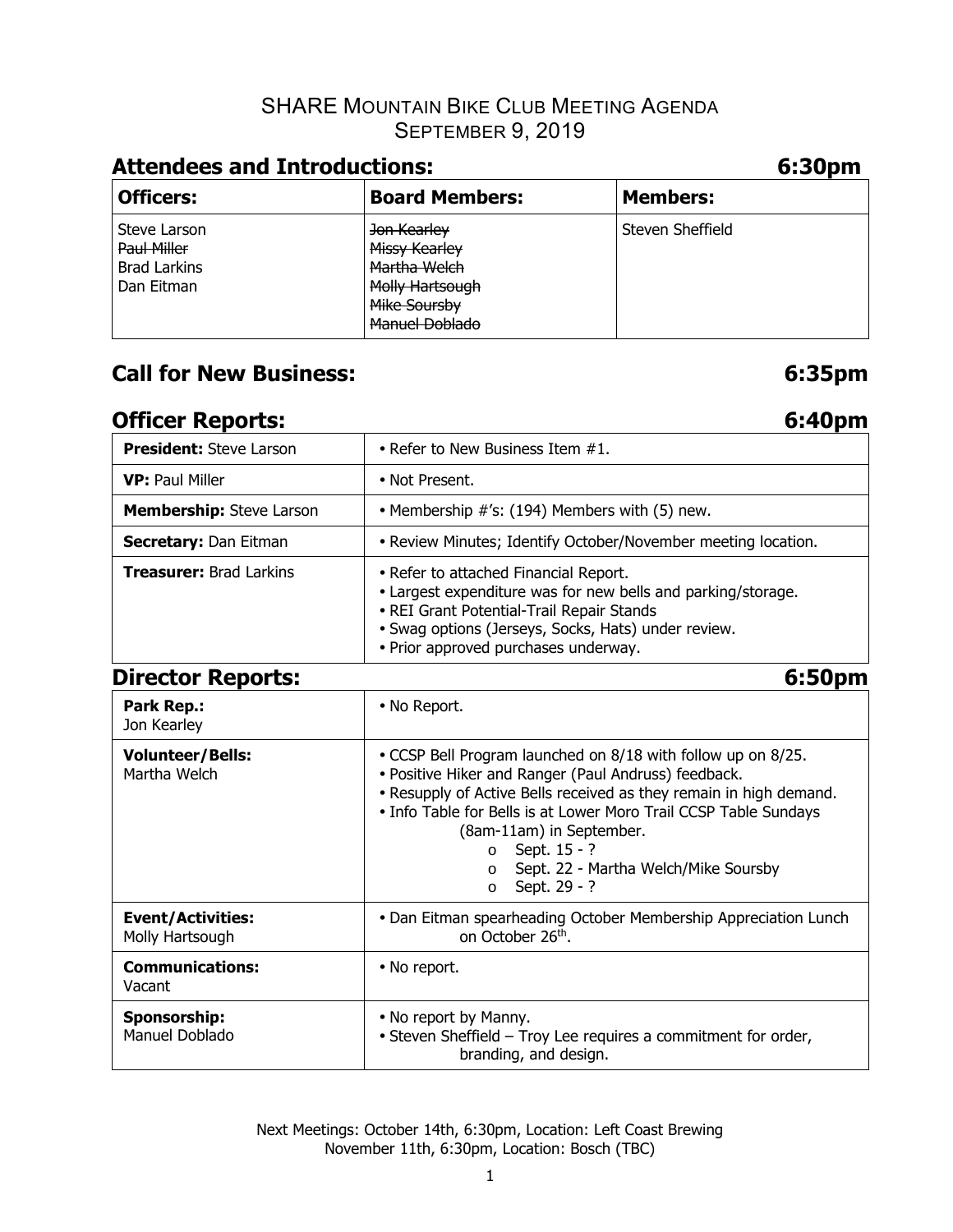## SHARE MOUNTAIN BIKE CLUB MEETING AGENDA SEPTEMBER 9, 2019

| raik/Alta Ktipulls.               | $J.$ UU $\mu$ III                                                                                                                                                                                                                                                                                          |  |  |  |
|-----------------------------------|------------------------------------------------------------------------------------------------------------------------------------------------------------------------------------------------------------------------------------------------------------------------------------------------------------|--|--|--|
| <b>Gov't/Land Manager Reports</b> | • No report.                                                                                                                                                                                                                                                                                               |  |  |  |
| <b>Crystal Cove</b>               | • Refer to bell report.                                                                                                                                                                                                                                                                                    |  |  |  |
| <b>LCWP</b>                       | • No report. Opportunity to partner with Laguna Canyon Foundation<br>on trailwork. Adopt-a-trail potential (BVD)?                                                                                                                                                                                          |  |  |  |
| <b>Aliso/Wood Canyons</b>         | • No report.                                                                                                                                                                                                                                                                                               |  |  |  |
| <b>Whiting Ranch</b>              | • Suggestion for Repair Stand in Whiting was met with resistance.<br>. Potential trailwork was to wait until there is some soil moisture.<br>Reach out in November.<br>. OC Parks Poker Ride does not appear to be on the calendar.<br>• New Ranger (Kevin Estrada).<br>• New signage is slowly appearing. |  |  |  |
| <b>Santiago Oaks</b>              | • New signage is slowly appearing.                                                                                                                                                                                                                                                                         |  |  |  |
| <b>Peters Canyon</b>              | • No report.                                                                                                                                                                                                                                                                                               |  |  |  |
| <b>O'Neill</b>                    | • No report. Acorn day support on October 5 <sup>th</sup> (10am-2pm). Steve<br>Larson to be on hand with EZ up. Steven Sheffield to be<br>on hand.                                                                                                                                                         |  |  |  |
| <b>IOSP/IRC</b>                   | • No report.                                                                                                                                                                                                                                                                                               |  |  |  |
| <b>Caspers</b>                    | • No report.                                                                                                                                                                                                                                                                                               |  |  |  |
| <b>Chino Hills</b>                | • Steve Larson reached out to ranger, but have not heard back.                                                                                                                                                                                                                                             |  |  |  |
| <b>San Onofre</b>                 | • No report.                                                                                                                                                                                                                                                                                               |  |  |  |
| <b>Other Areas</b>                | • It's fire season. Red flag days are subject to park closures.                                                                                                                                                                                                                                            |  |  |  |

### **Park/Area Reports: 7:00pm**

# **Old Business: 7:15pm**

- 1. How does SHARE and NICA leverage our shared goals and common interests?
	- a. Steve Larson Nothing to report. Follow up in the future. NICA finishing up in May. Change in leadership at NICA may be occurring.
	- b. Partnership with Bike Shops/Donations/NICA
	- c. Continue to find opportunities for Racing Locations.
- 2. Update on Blog Posts to Website.
	- a. Blog topics: A Racer's View (September)-Dan Eitman, Trail Work (October) by Jon Kearley.
- 3. SHARE SWAG for 2019-2020:
	- a. Jerseys? Small desire for New Jerseys. Jersey could come with increased levels of membership. Review cost impacts.
	- b. Socks? Only a few pair left.
	- c. Hats? Obtain quote for embroidered hats (Brad for hat blank and Mike for embroidery cost).
	- d. Patches?
	- e. T-shirts are low. Steven to follow up on TLD potential-need commitment for branding, design, and quantities in order to pursue further.
	- f. Almost out of stickers.
	- g. Water Bottles?

Next Meetings: October 14th, 6:30pm, Location: Left Coast Brewing November 11th, 6:30pm, Location: Bosch (TBC)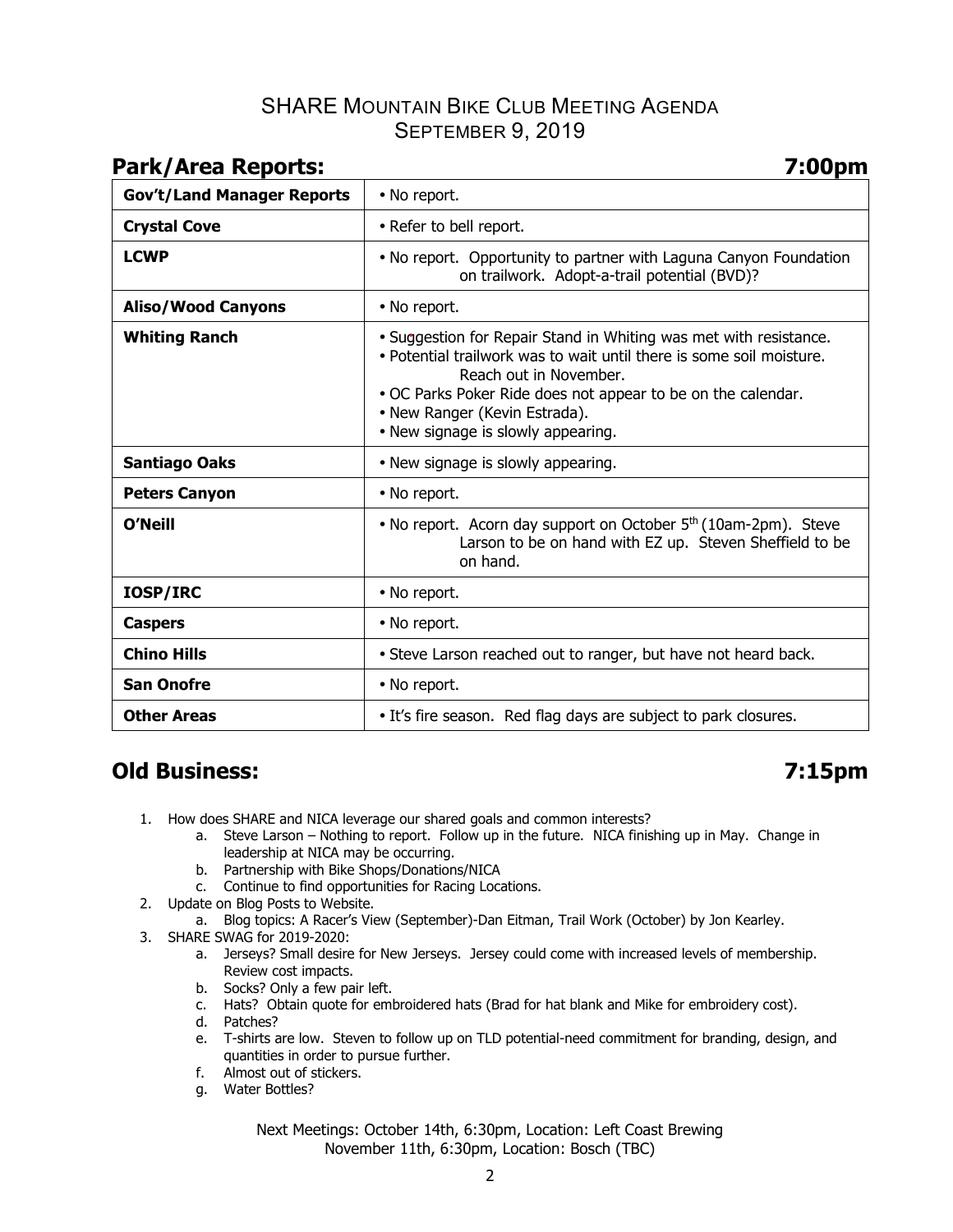## SHARE MOUNTAIN BIKE CLUB MEETING AGENDA **SEPTEMBER 9, 2019**

- 4. An upcoming need to identify people who are interested in rotating into leadership positions. President, Vice-President, Secretary, Treasurer, etc., Elections to be held for President and Secretary in December 2019.
	- a. Action Item: Everyone who is in a current executive role should define their job description. Have ready for publication prior to October Meeting.
- 5. Discount codes can be put on the business cards. Expiration dates for discount codes.
- 6. Take a Kid MTB Day IMBA day is  $1^{st}$  Saturday of October. Do we explore the option on the  $1^{st}$  Sunday in October. Another option is to partner it with OC Parks on a separate weekend in October.
	- a. Attempt  $1<sup>st</sup>$  or  $2<sup>nd</sup>$  Saturday in November.
	- b. Stephen Industry Outreach
	- c. Toby Swag
	- d. Steve Larson Make the Reservation
	- e. Kearley's Features
	- f. Membership Ride Leaders
	- g. Food Burgers and Dogs / Potluck side-dishes. Colin or Keith.
- 7. Craig Bike Park update. Potential for TAKMTB. Update this coming Thursday.

## **New Business: 7:30pm**

- 1. SHARE position on Future Trail Use in OC Parks upcoming interview of Steve Larson.
	- a. OC Parks has hired a consultant to interview prominent stakeholders regarding future trail use.
	- b. Steven Sheffield has also been contacted as an industry representative for the Bicycle Industry.
	- c. SHARE's points:
		- i. High-Density with 3m-5m people within 30-min drive of all OC Parks.
		- ii. Better designed, more sustainable single track.
		- iii. Protect existing access.
		- iv. Continue to promote responsible use by the Mountain Bike Community.
		- v. Leverage underutilized "Brown-field" sites without other potential uses.
		- vi. Barriers to entry into Trail Use with Bicycles continues to lower.
- 2. May 16<sup>th</sup>, 2020 confirmed for SHARE Poker Ride.

## **Roundtable: 7:45pm**

- 1. Boring World Championships Slide Show by Dan Eitman
- 2. Rumors are of an IMBA Board Meeting coming to California